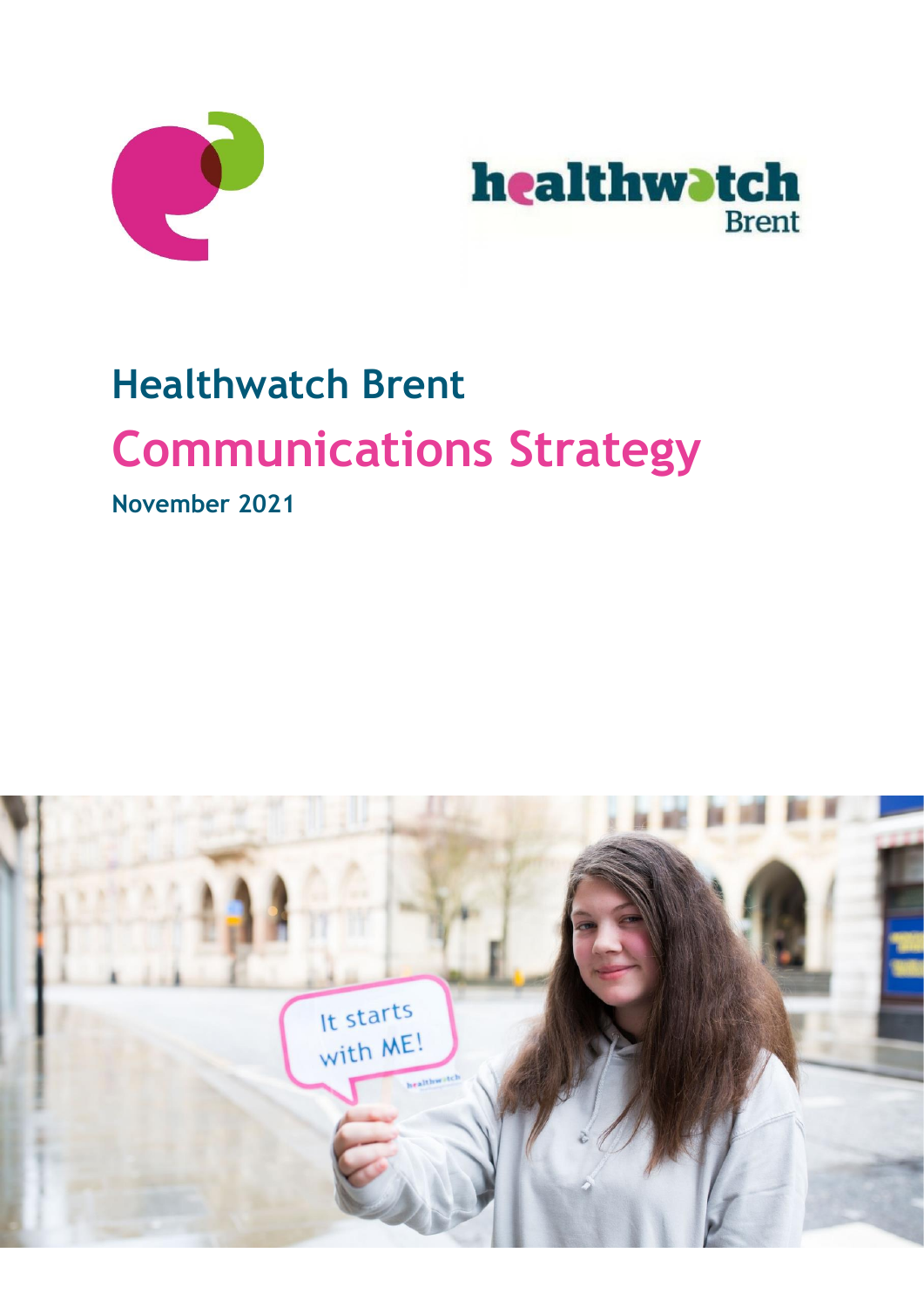### Document control

| 1.0                                 |  |
|-------------------------------------|--|
| <b>Cleo Chalk</b>                   |  |
| Judith Davey, Healthwatch Brent CEO |  |
| 16 November 2021                    |  |
| 16 November 2021                    |  |
| 16 November 2022                    |  |
|                                     |  |

# 1 Introduction

Healthwatch Brent is the independent voice on health and social care for people in Brent. Healthwatch supports patients, service users, carers and the public to be actively involved in how services are commissioned and delivered. Our vision is to make sure all views in Brent, including the most marginalised, are at the heart of health and care and involved in shaping the services they need.

### **Our mission statement**

To amplify the public's voice to improve the quality of local health and social care services in Brent. We listen to you about your experiences of health and social care services and take your voice to the people who commission health and social care services locally. Our Information and Signposting service can help you navigate Brent's health and social care system to ensure you can find and access the services that are available for you.

### **Our aims**

To improve services by:

- 1. Engaging with communities across Brent and hearing their views.
- 2. Using feedback from the public and stakeholders to decide our priorities.
- 3. Investigating issues through enter & view visits and detailed projects.
- 4. Sharing our findings with commissioners and providers and publicly publishing our report and their response.
- 5. Developing an action plan from our recommendations and meeting regularly with the organisation involved until the actions are completed.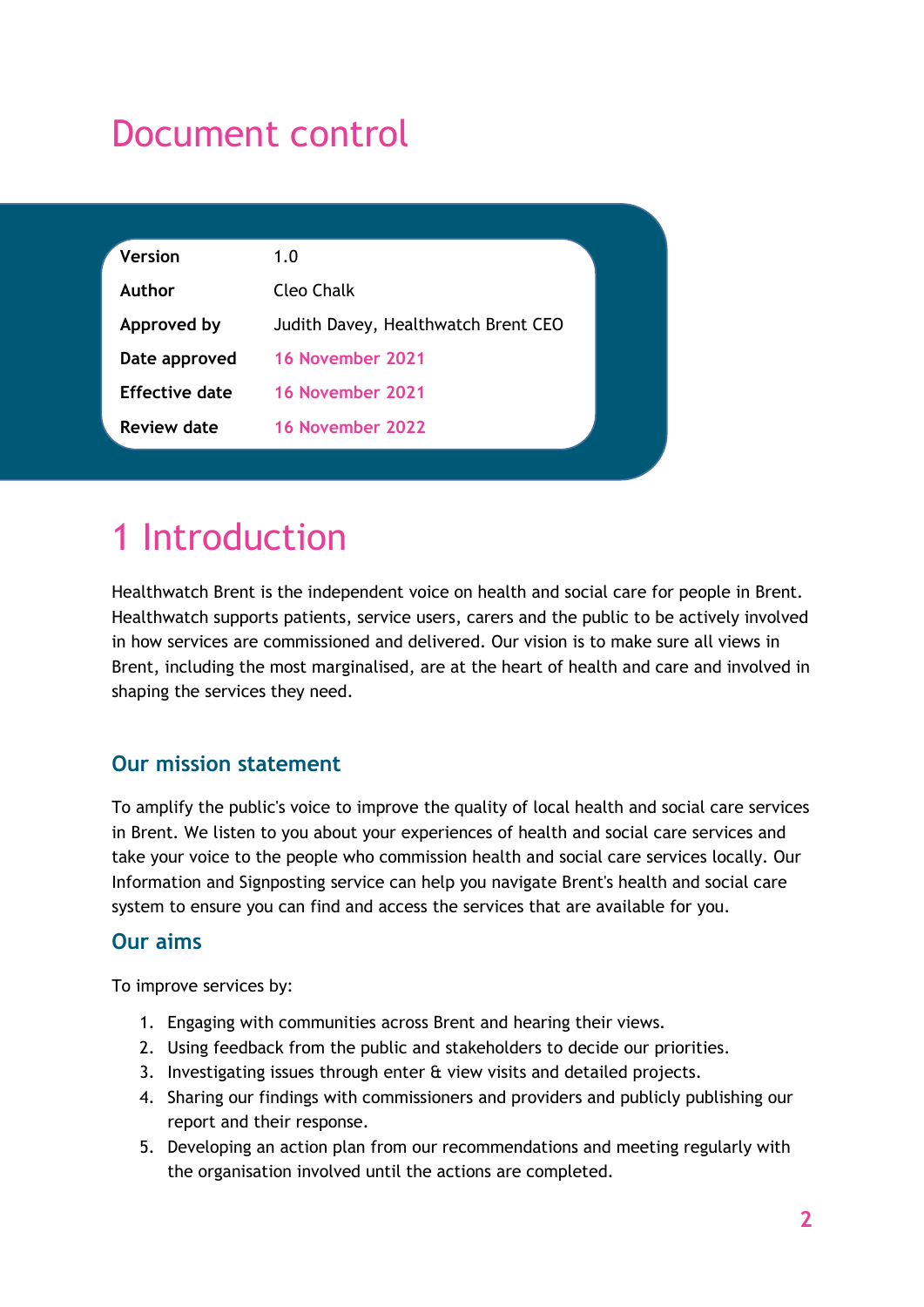- 6. Publishing updates on what has been achieved.
- 7. Influencing commissioners and providers in strategic decision making.
- 8. Ensuring high quality consultations and engagement with the public.

### 2 Our communication goals

Communication is integral to what Healthwatch Brent aims to achieve. We need to tell local residents and patients what Healthwatch Brent can offer them, help them feel empowered to speak up and share their experiences, and demonstrate the impact of the work that we are doing. We also need to work closely with our partners and key stakeholders to gather insights and provide updates on our work.

It is important that engagement, involvement and communication is not only carried out for statutory purposes. It must be a continuous dialogue with the people of Brent. This will allow us to ensure all services are commissioned and redesigned with patient voice at the core.

Our communications goals align closely with our organisation's high level strategic aims:

| <b>Organisational objective</b>                                             | <b>Communications goals</b>                                                                                                                     |
|-----------------------------------------------------------------------------|-------------------------------------------------------------------------------------------------------------------------------------------------|
| Engaging with                                                               | Share information about how members of the public and                                                                                           |
| communities across Brent                                                    | patients can give their feedback, including surveys                                                                                             |
| Ensuring high quality<br>consultations and<br>engagement with the<br>public | Share information about health and social care services in<br>Brent, and tell Brent residents how they can get in touch<br>with their questions |
|                                                                             | Establish links with community and voluntary<br>organisations, including the creation of a Grassroots<br><b>Community Voices network</b>        |
|                                                                             | Regularly share our priorities and upcoming projects with<br>our supporters and partners                                                        |
| Using feedback to decide<br>our priorities                                  | Run regular focus groups and listening events with a<br>diverse range of community groups                                                       |
|                                                                             | Attend existing network meetings and community sessions                                                                                         |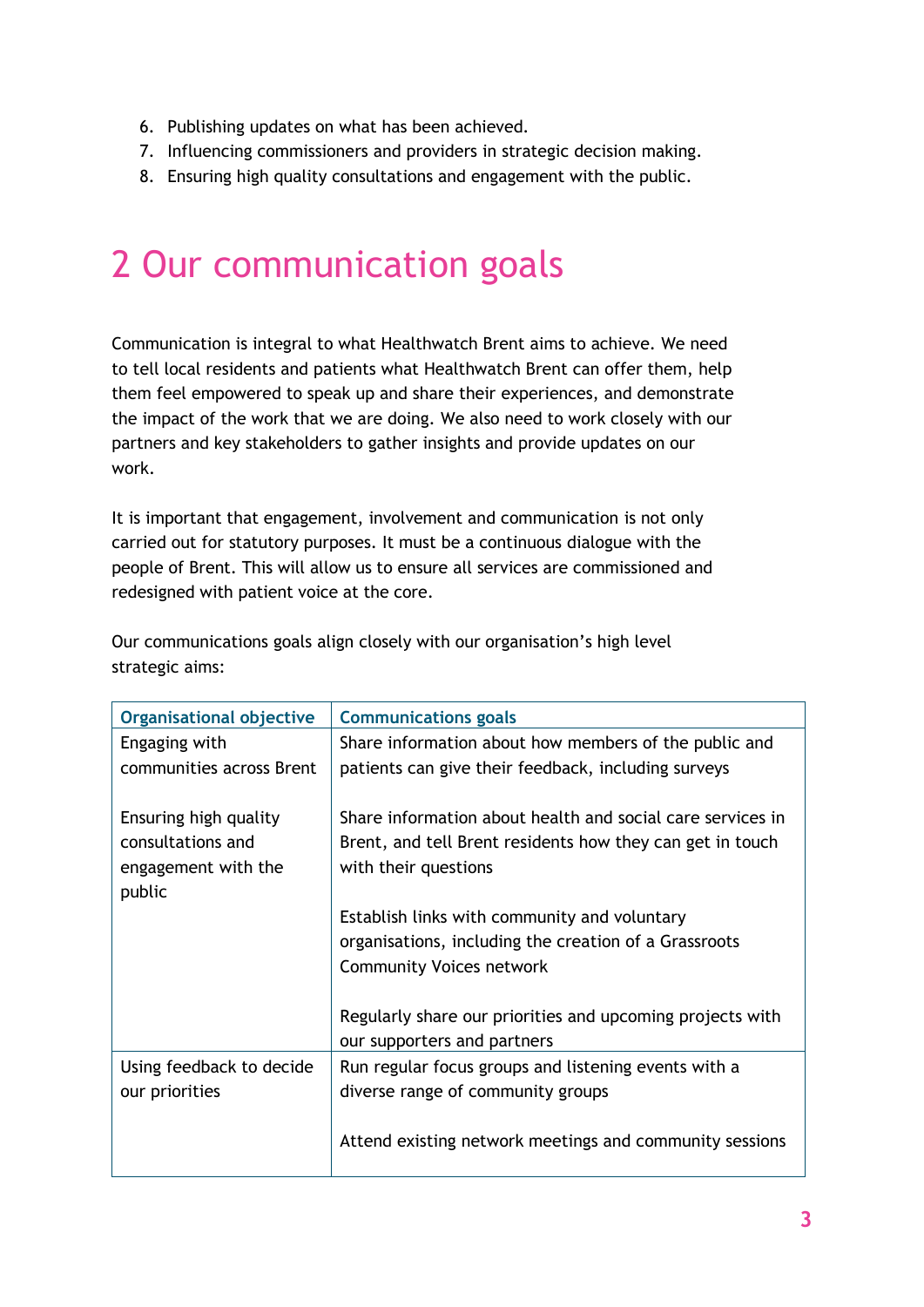| Sharing our findings,       | Publish key documents such as reports on our public        |
|-----------------------------|------------------------------------------------------------|
| publicly publishing reports | website, and promote them to our supporters                |
| and responses               |                                                            |
|                             | Hold our quarterly advisory group meetings in public       |
| Publishing updates on       |                                                            |
| what has been achieved      | Regularly share the outcomes and impact of our work with   |
|                             | supporters and partners                                    |
| Influencing commissioners   | Establish links with key healthcare organisations and      |
| and providers in strategic  | decision makers                                            |
| decision making             |                                                            |
|                             | Ensure that the information that we are gathering is being |
|                             | passed to local and regional decision-making bodies, and   |
|                             | to Healthwatch England                                     |
|                             |                                                            |
|                             | Make recommendations based on the information we           |
|                             | collect and follow-up on those recommendations             |

### **Developing our strategy**

Currently, we have strong links with a range of local community and healthcare organisations. We also have several owned communications channels that allow us to share a range of key messages with our supporters. This gives us a strong foundation from which to develop. Our next steps will be:

- Continuing to grow our network of partners and using this network to cascade our key messages. This will include the development of a Grassroots Community Voices Group, allowing us to build strong connections with local community and voluntary groups. It will also involve continued outreach and engagement with community groups within Brent, and the strengthening of partnerships with the local council and health organisations.
- $\triangleright$  Growing our own channels, with a focus on increasing audience engagement. Alongside developing our existing channels, we now have an opportunity to build our online presence by increasing our output and opening additional social media accounts. This will allow us to engage with larger audience.

#### **What does communication mean for Healthwatch Brent?**

This strategy shows how effective communications can help us:

- $\triangleright$  Achieve our overall organisational objectives
- $\triangleright$  Engage effectively with stakeholders
- $\triangleright$  Demonstrate the success of our work
- **Ensure people understand what we do**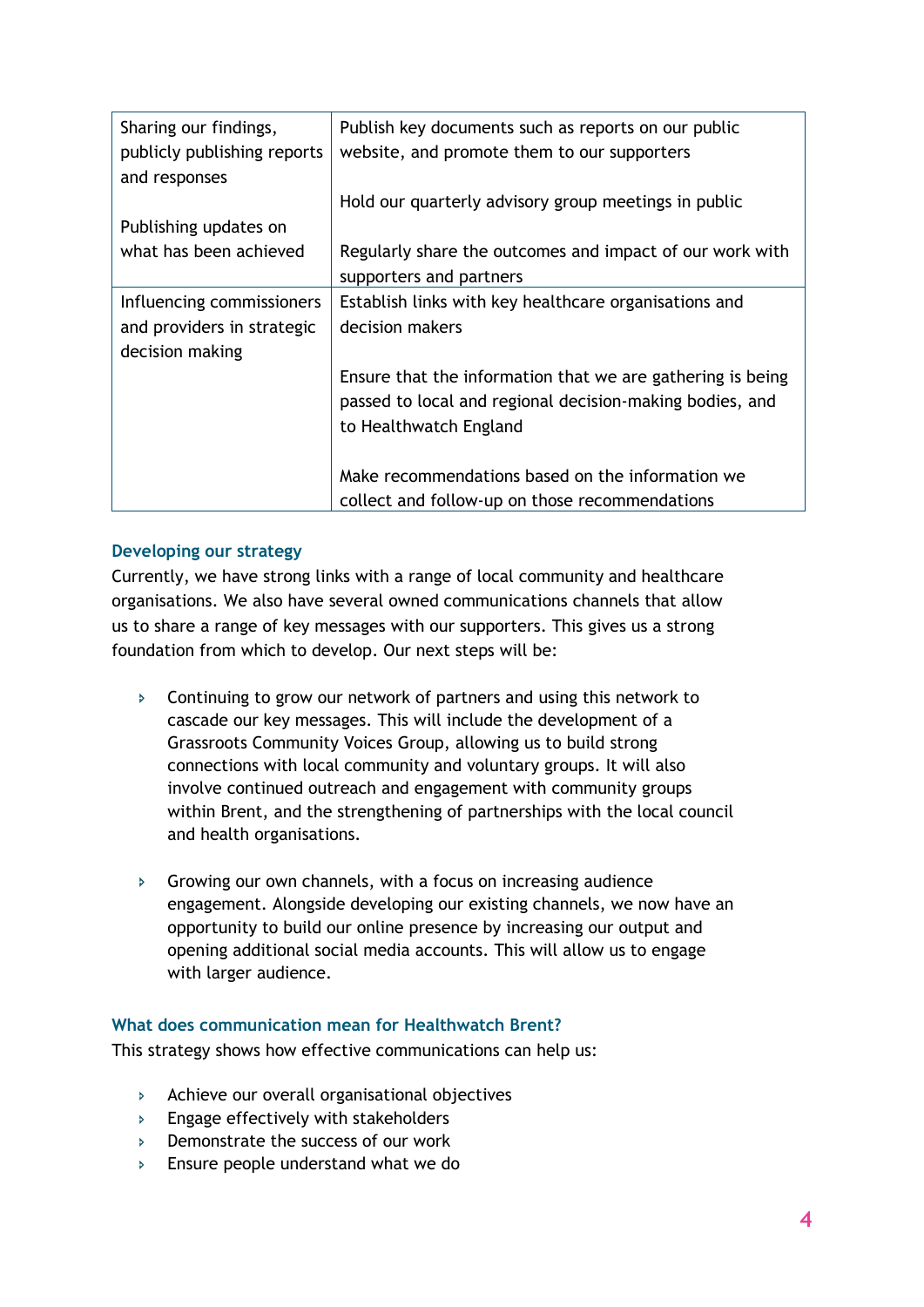- $\triangleright$  Change behaviour and perceptions where necessary
- Demonstrate that Healthwatch Brent is a credible, ethical and cohesive independent organisation

#### **Our stakeholders**

Our stakeholders are individuals or organisations that have a direct interest in a health and social care service being commissioned or provided in Brent; also individuals with a direct involvement, interest and investment in health and social care services for everyone.

See appendix 1 for a comprehensive list of the range of stakeholders that this communications strategy aims to engage with.

### **Inclusive and accessible communications**

Healthwatch Brent aims to give a voice to those who may struggle to get their opinions heard. It is crucial that our communications are inclusive for the diverse group of people that make up the local population:

- We will use simple, clear and direct language
- We will produce translated versions of our materials, and provide translation tools on our website
- We will produce materials in a range of accessible formats
- We will design our website in line with web accessibility standards

### 3 Our communications model



There are four elements to our communications model:

• Day to day dialogue and communications with patients and the public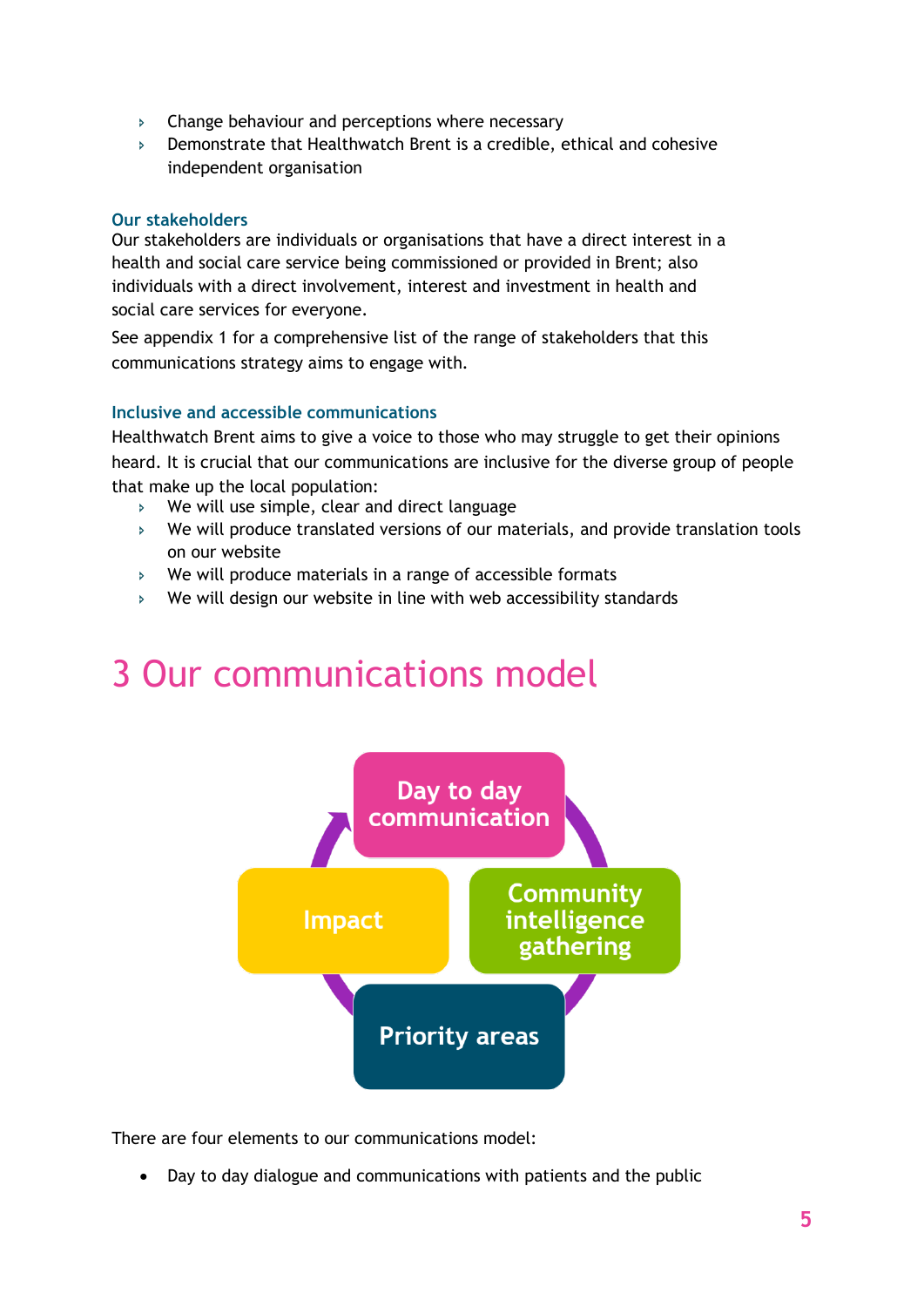- Community intelligence gathering
- Development of priority areas
- Evaluation and demonstration of impact

### **Day to day dialogue and communication with patients and the public**

This includes raising awareness, so that people in Brent are aware of what Healthwatch offers them and how they can access our services. It also involves providing signposting and collecting insights.

### **Key audiences**

- Local residents
- Local patients and those using local care services
- Healthwatch Brent supporters and volunteers
- Local community groups and organisations

### **Key messages**

- Healthwatch Brent is here to provide a voice for the local community, so that you can speak up about your experiences with health and social care
- We want to focus on the topics that matter most to you. Share your views by contributing to one of our surveys or focus groups, or by getting in touch directly
- We have a large bank of information about local health and social care services. We can help you get access to the services you need
- It's easy to contact Healthwatch Brent via phone, email or through our website. Please get in touch with questions, comments and feedback

### **Key channels and tactics**

Short, simple messages about who Healthwatch are and what we do, shared through our owned channels – the website, newsletter and social media – and our local network. This will include signposting information and regular links to our surveys.

Regular community outreach events. This will mean working closely with volunteers to conduct regular awareness raising, signposting and insight gathering sessions at key community gathering points including Northwick Park Hospital and GP practices.

Engagement with existing focus groups, forums, meetings and groups.

Using existing spaces to put our messages in front of key audiences – e.g. leaflets in GP waiting rooms, information shared on patient information screens within hospitals.

Additional outreach work focusing on specific target groups such as young people, Somali community, Bangladeshi community, or specific user groups such as disability and LGBTQ groups, and mental health service users.

Improving our reach by engaging with local media and producing promotional leaflets and flyers to distribute to key locations such as GP surgeries and community centres.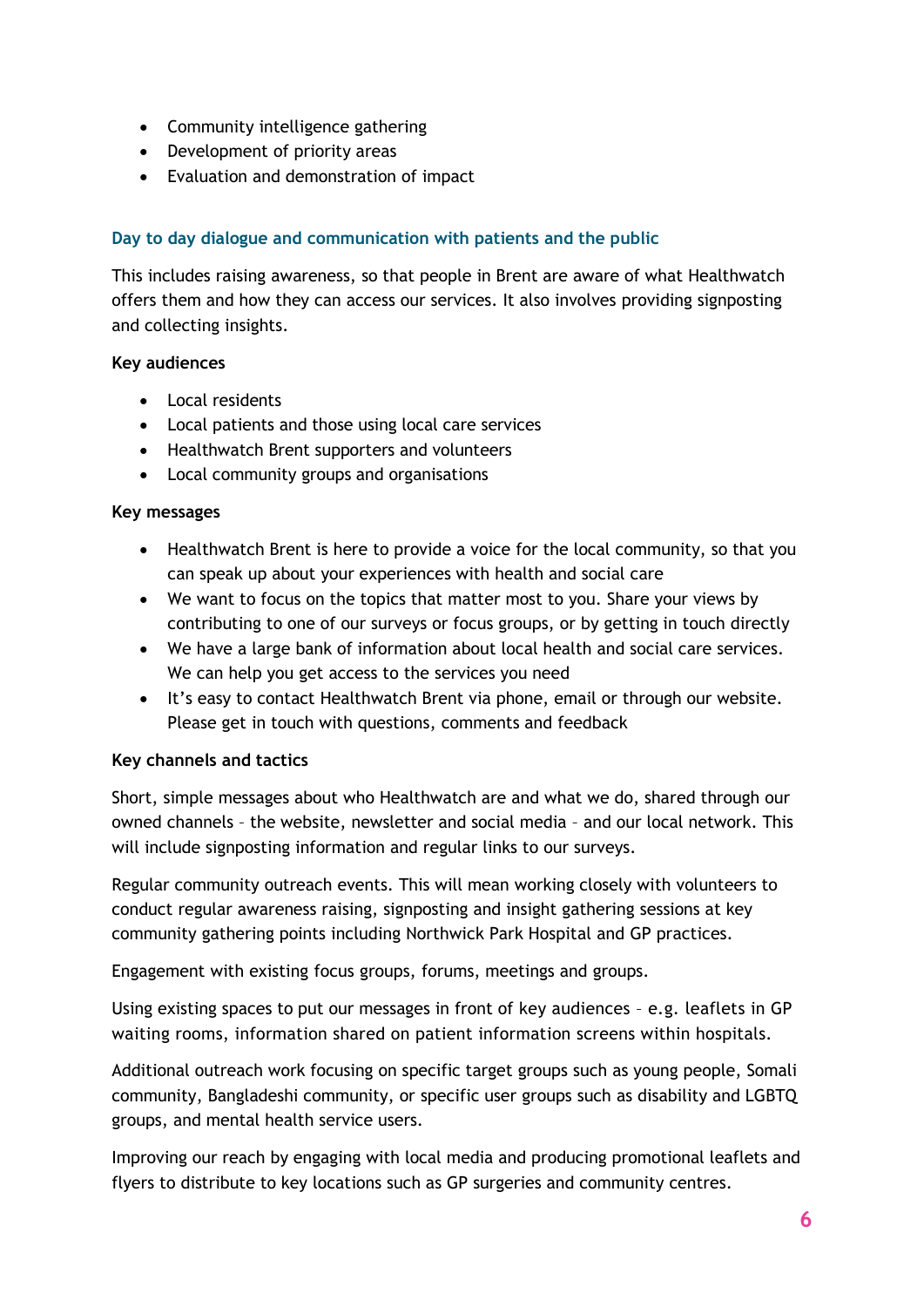### **Community intelligence gathering**

This will involve working with partners from the voluntary and community sector as well as other key stakeholders. We will also use Enter and View to fill insights gaps.

It is important that our engagement is efficient, effective and inclusive, so that our work is informed by the widest possible range of views and by those who struggle most to be heard.

### **Key audiences**

- Partners from the voluntary and community sector, including our Grassroots Community Voices group
- Patient participation groups and primary care networks
- User voice organisations
- Independent experts Network
- Advisory Group

### **Key messages**

- Help us understand the needs of your community group
- It's easy to participate in our work. Join our Grassroots Community Voices group, invite us to one of your meetings, or share insights directly with our team
- We act on the information that you give us. Evidence of the impact that we're having can be seen through our reports, and through regular updates on our website and social media channels

#### **Key channels and tactics**

Regular community insight events. These will be based in priority areas such as Stonebridge and Harlesden and will aim to attract insights from core groups such as the Black African, Black Caribbean and South Asian communities, as well as from groups working with children and young people.

There will also be regular meetings and discussions with representatives from the community and voluntary sector who have a specialist expertise or knowledge of patient or user experience of services.

We will put out regular, targeted communications sharing recent achievements and impact of work with our partners and advisors.

We will seek a diverse range of views and opinions from a range of different community groups, and work with local advocacy organisations

### **Priority projects**

These are in-depth engagement projects that drive impact. Communications for these projects need to be targeted, gathering insights on key topics and presenting reports to decision-makers.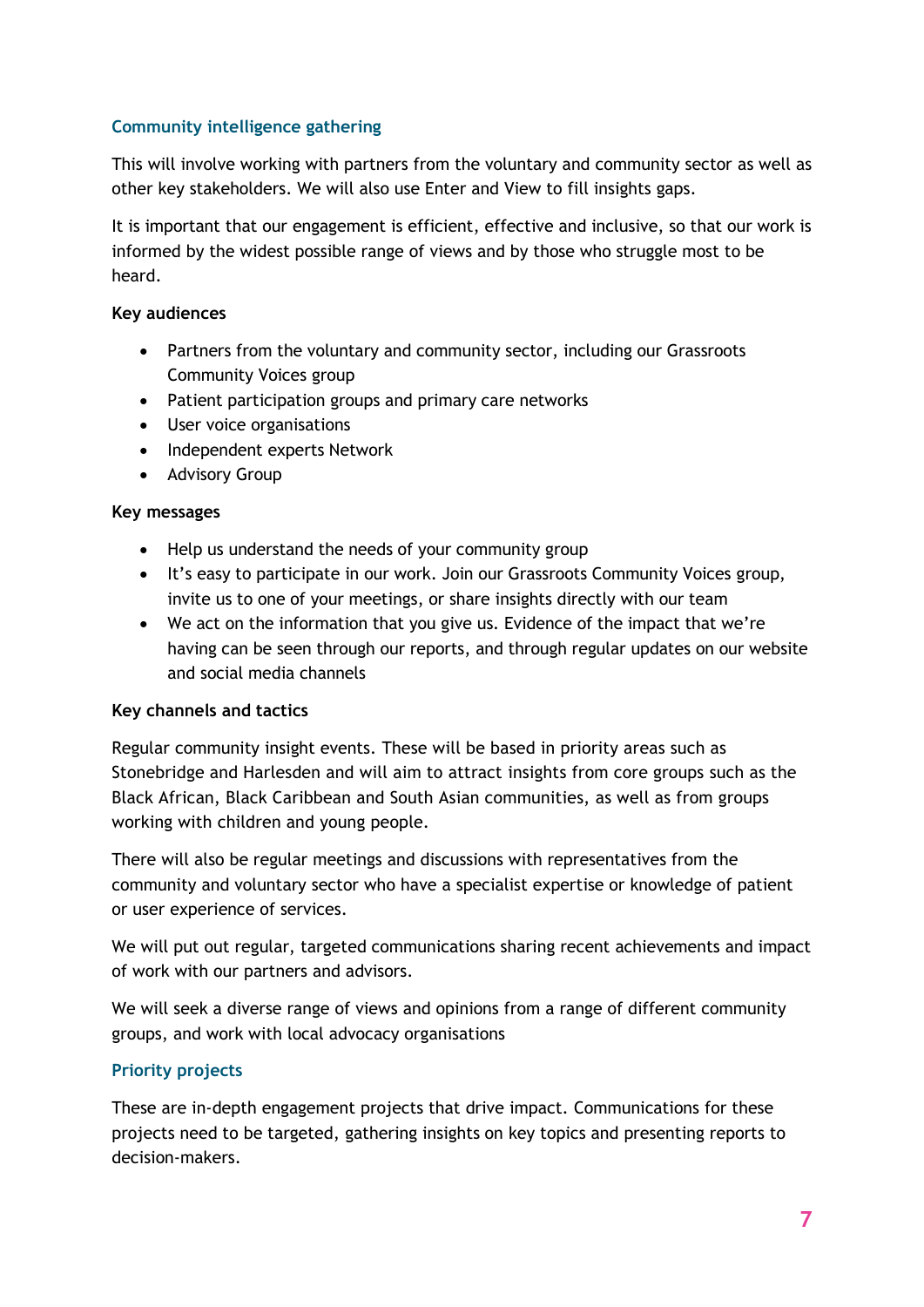Targeted engagement allows us to be realistic about the capacity we have to influence change, and to concentrate our effort into areas where we can make the biggest difference. It is determined using a bottom-up and top-down approach: from the bottom up as a result of the issues, trends and themes brought to us by patients and the public, and from the top down as a result of Integrated Care System, London North West University Healthcare Trust and commissioning intentions, gaps in the Joint Strategic Needs Assessment information or feeding into the Health and Wellbeing Strategy.

### **Key audiences**

- Our advisory group
- Supporters and partners
- Members of the public
- Patients and service users
- Community groups
- Healthcare systems, commissioners and other bodies whose work will be influenced by our reports

### **Key messages**

- Healthwatch Brent is focussing on priority projects, as determined by our day-today communications and insight gathering
- The information gathered as part of these projects will be fed up to local and regional decision-making bodies, so that there is a direct impact on local services

### **Key channels and tactics**

Regular outreach sessions with local groups who have experience of our priority areas.

Direct communication with relevant services (e.g. GP practices, Northwick Hospital, dentist surgeries) to provide recommendations and ensure that they are followed up on.

Supporters, partners, and members of the public will be kept informed about our priorities and projects through our newsletter, social media, website and press releases.

Our Chief Executive, staff and patient representatives will be an integral part of local and regional decision-making bodies, sharing our insights and learnings

Enter and View visits, where authorised volunteer representatives will enter and view health and social care services to see and hear for themselves how services are provided

### **Demonstrating and evaluating impact**

It is important that we share the impact of our work, not only as an example of how health and social care services in Brent are being developed, but also to encourage others to come forward in the future.

Healthwatch Brent must build constructive and effective relationships with our key stakeholders and be viewed as a trusted and respected independent partner in the health and social care commissioner landscape. This will allow us to use the information gathered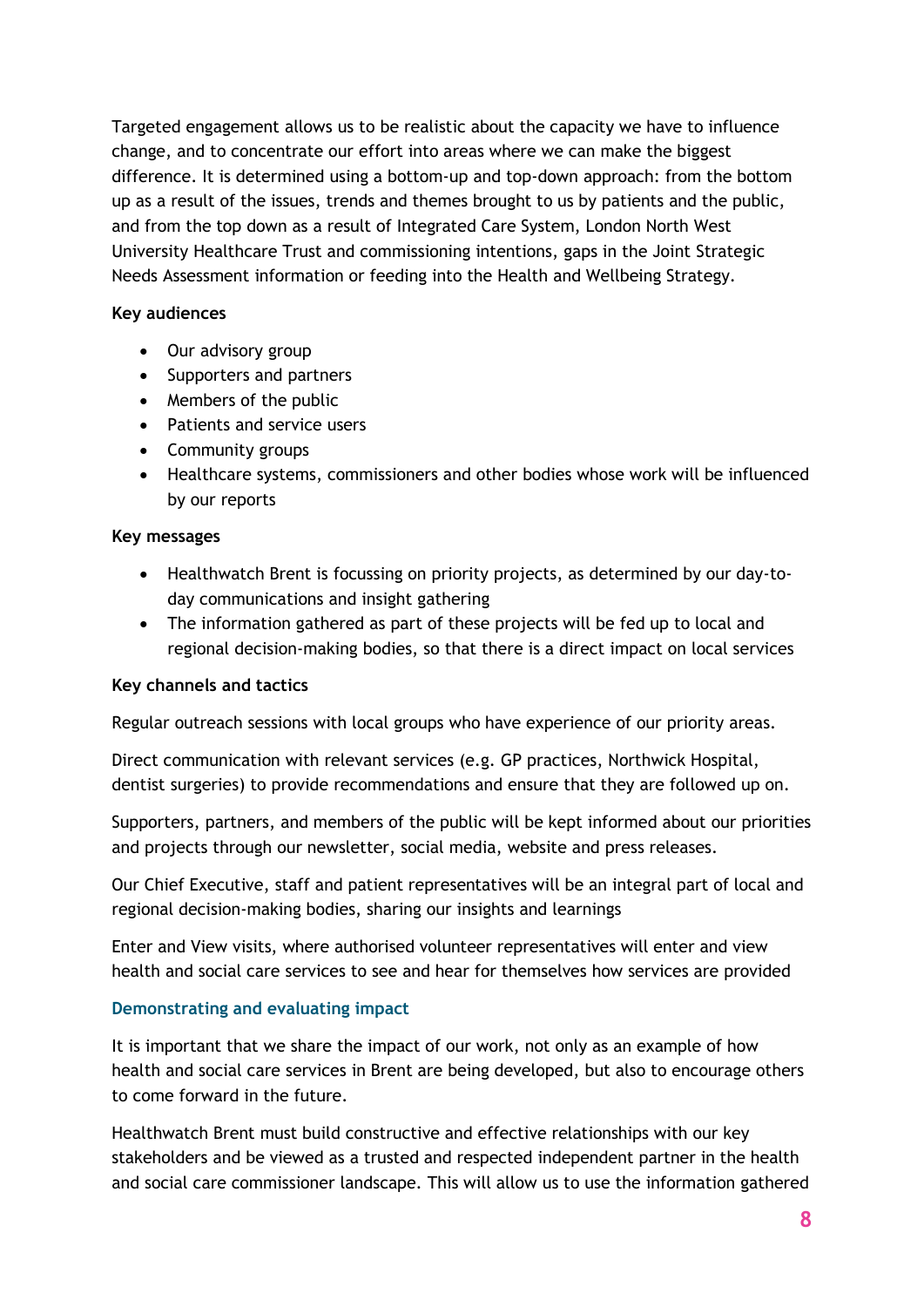from Brent residents and our partners to influence how local health and social care services are delivered.

### **Key audiences**

- Local residents
- Patients and service users
- Supporters and partners
- Health and social care stakeholders

### **Key messages**

- When our community share the issues that matter to them, it does make a difference
- Healthwatch Brent is actively using the information it gathers to make a difference to local communities
- We respect the role of decision-making bodies, and want to work with them to drive change

### **Key tactics and channels**

We will provide our stakeholders with evidence-based intelligence to ensure that the perspective of local people appears in the JSNA and Health and Wellbeing Strategy, that commissioners and providers make space to hear the views of service users when making decisions, and that patients are engaged in co-producing and co-commissioning services. We will ensure that our recommendations about how services could or should be improved have an impact on commissioning processes and services improvements.

Reports and news items sharing the impact of our work will be posted regularly to the Healthwatch Brent website. They will also be circulated via our newsletter and social media, as well as targeted communications to relevant partners and press releases.

Additional information such as 'You Said We Did' will be shared to the website.

Our annual report will be an opportunity to bring these insights together and share them with all key stakeholders.

### 4 Workplan: achieving our goals

| <b>Channel</b> | <b>Audiences</b> | <b>Objectives</b>                                     | Approach            |
|----------------|------------------|-------------------------------------------------------|---------------------|
| Newsletter     | Supporters       | Raising awareness of Healthwatch   To be sent monthly |                     |
| (mailchimp)    | Partners         | Brent and what we offer                               |                     |
|                | Volunteers       |                                                       | Active promotion of |
|                |                  | Signposting services and                              | sign up across our  |
|                |                  | information                                           | networks (e.g.      |
|                |                  |                                                       |                     |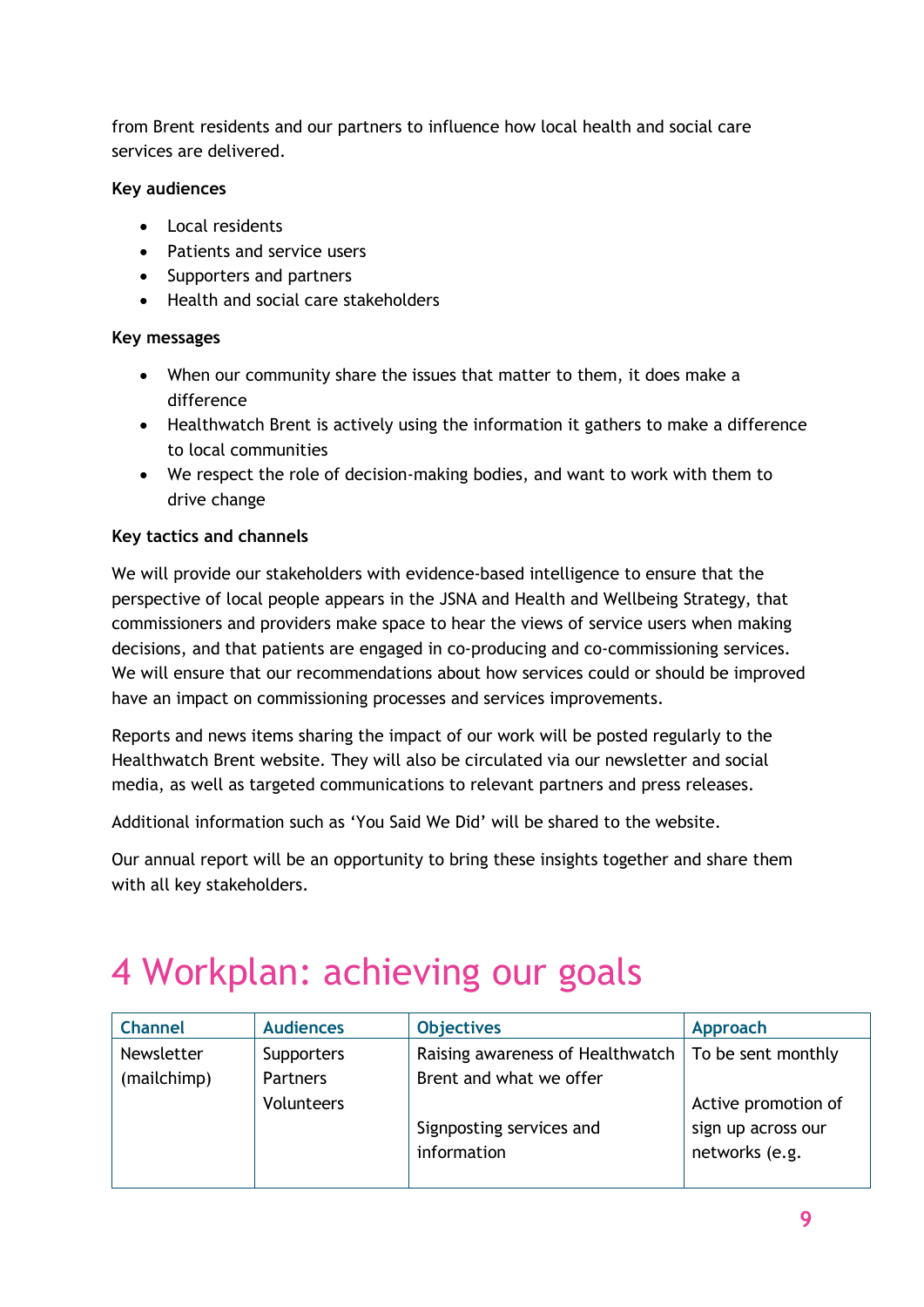|              |                                         | Promoting surveys, focus groups<br>and other engagement activity                      | grassroots steering<br>group, volunteers)                                                       |
|--------------|-----------------------------------------|---------------------------------------------------------------------------------------|-------------------------------------------------------------------------------------------------|
|              |                                         | Sharing our priorities and<br>projects                                                | Consider segmenting<br>audience into<br>different groups so                                     |
|              |                                         | Sharing the impact of our work,<br>including reports                                  | that we can send out<br>more targeted<br>newsletters as our<br>audience grows                   |
| Social media | Members of<br>public                    | Raising awareness of Healthwatch<br>Brent and what we offer                           | Regular posting<br>schedule (platform<br>dependent)                                             |
|              | Patients/service<br>users               | Growing our network by bringing<br>our activity to new audiences                      | Development of<br>dedicated social                                                              |
|              | Supporters and<br>partners              | Connecting with specific<br>community groups                                          | media strategy                                                                                  |
|              | Local community                         | Signposting services and                                                              | Focus on increasing<br>audience engagement                                                      |
|              | groups                                  | information                                                                           | for our existing<br>channels                                                                    |
|              | Health groups<br>and decision<br>makers | Promoting surveys, focus groups<br>and other engagement activity                      | Develop new channels<br>to connect with other                                                   |
|              |                                         | Sharing our priorities and<br>projects                                                | audiences: Instagram,<br>Nextdoor, LinkedIn                                                     |
|              |                                         | Sharing the impact of our work,<br>including reports                                  | Develop new content<br>themes and<br>campaigns e.g. for<br>promoting our service<br>and surveys |
|              |                                         |                                                                                       | Post in community<br>groups (esp.<br>Facebook, Nextdoor)                                        |
| Website      | Members of the<br>public                | Acting as our hub of information<br>about who Healthwatch Brent are<br>and what we do | Regularly review<br>website to ensure<br>information is clear<br>and up to date                 |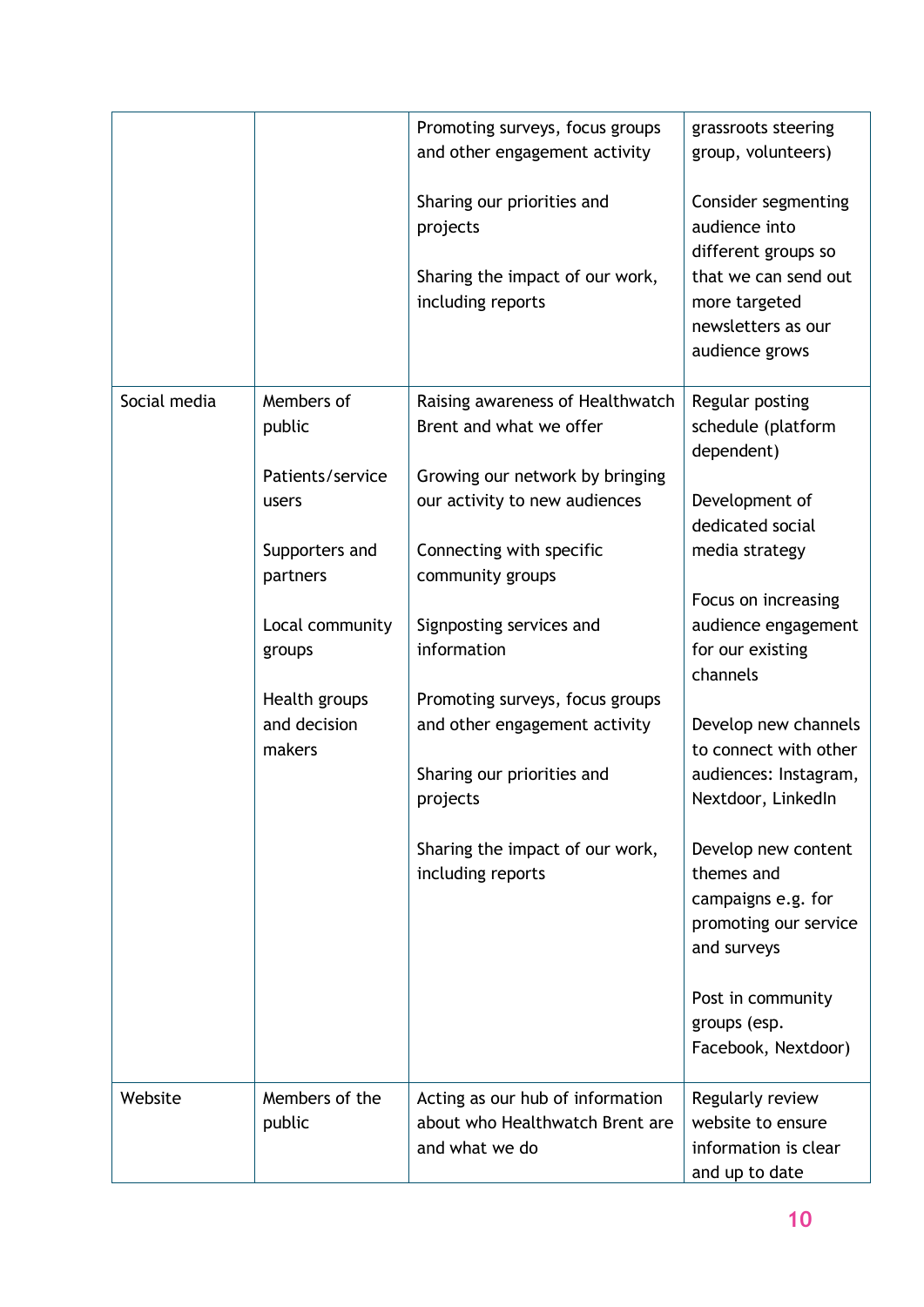|                                       | Patients and<br>service users<br>Supporters and<br>prospective<br>supporters                                                                        | Driving sign-ups to the<br>newsletter, encourage people to<br>get involved as<br>supporters/volunteers<br>Promoting surveys, focus groups,<br>engagement activity<br>Sharing our output including news<br>stories and reports<br>Signposting to local health and<br>social care services                                                      | Publish regular news<br>stories/updates - two<br>per month minimum<br>Ensure that calls to<br>action are clear and<br>relevant to the page<br>Site will be upgraded<br>to new HW branding -<br>this will be an<br>opportunity to review                                                                                     |
|---------------------------------------|-----------------------------------------------------------------------------------------------------------------------------------------------------|-----------------------------------------------------------------------------------------------------------------------------------------------------------------------------------------------------------------------------------------------------------------------------------------------------------------------------------------------|-----------------------------------------------------------------------------------------------------------------------------------------------------------------------------------------------------------------------------------------------------------------------------------------------------------------------------|
| <b>Direct</b><br>communications       | Partners<br>Grassroots<br>Community<br><b>Voices Group</b><br>Local council and<br>health/ social<br>care<br>organisations<br><b>Advisory Group</b> | Sharing regular updates about the<br>work that we are doing, and the<br>impact that their support is<br>having<br>Promoting key engagement<br>activities such as our surveys and<br>focus groups, and encouraging<br>our network to share these<br>further<br>Gathering insights about the<br>views and concerns of local<br>community groups | Emails/calls/meetings<br>ad hoc and as needed<br>As our network grows,<br>we can implement a<br>monthly update email<br>sent out to key<br>stakeholders, giving a<br>simple overview of<br>recent activity<br>Develop easy options<br>for partners/steering<br>group to give<br>feedback, including<br>simple pulse surveys |
| Community<br>meetings/focus<br>groups | Members of the<br>public<br>Patients and<br>service users<br>Community<br>groups and<br>voluntary<br>organisations                                  | Giving Brent residents and<br>community groups a forum for<br>sharing their feedback and<br>experiences<br>Promoting a better understanding<br>of who Healthwatch Brent are<br>and what we offer the local<br>community                                                                                                                       | Regular sessions<br>carried out every<br>month<br>Promotion through all<br>available channels,<br>and through direct<br>communications                                                                                                                                                                                      |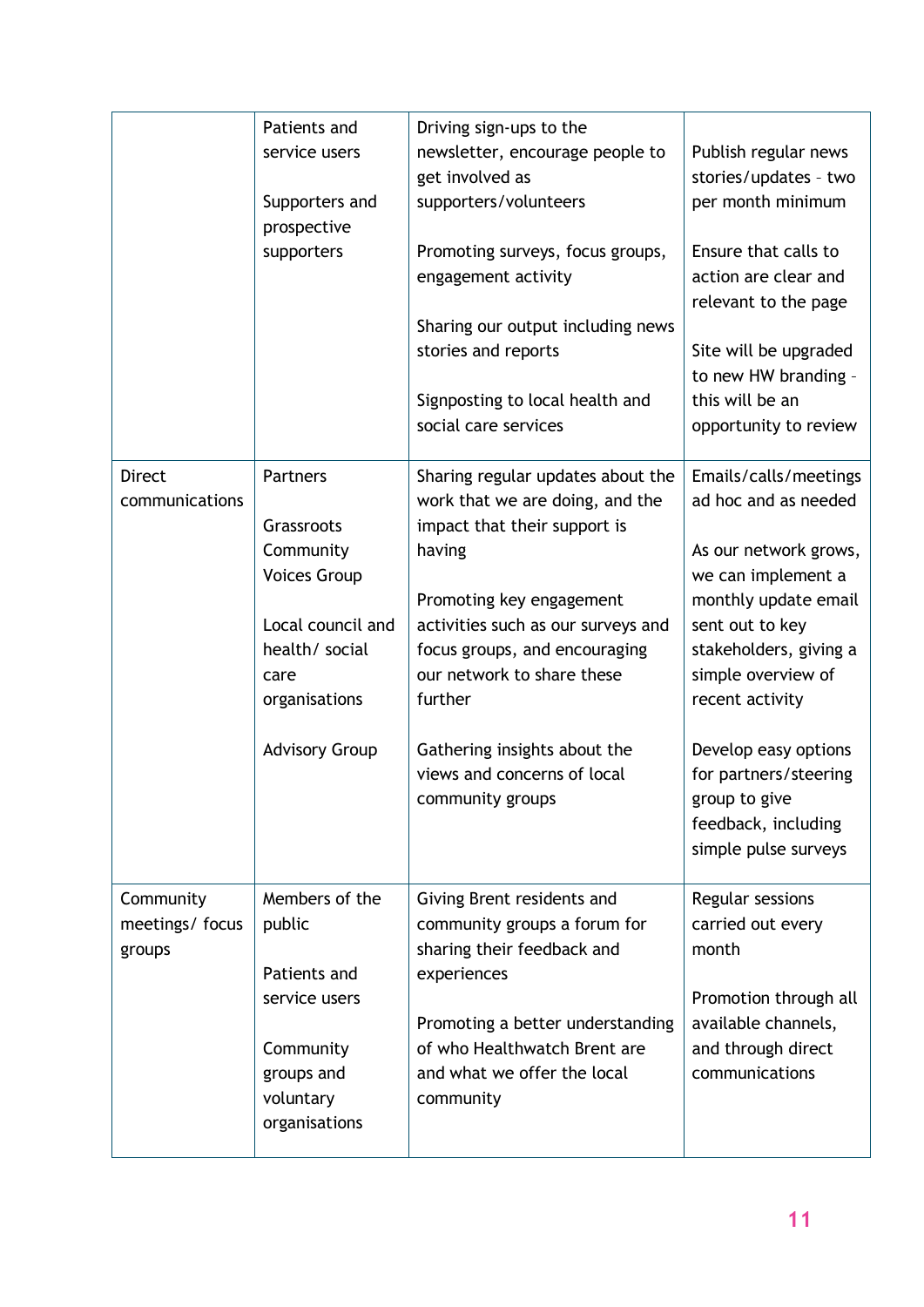| <b>Public relations</b> | Members of the    | Raising awareness of Healthwatch   | Press releases to be  |
|-------------------------|-------------------|------------------------------------|-----------------------|
| and local media         | public            | Brent, and ensuring that the local | issued whenever we    |
|                         |                   | community are aware of the work    | produce an important  |
|                         |                   |                                    |                       |
|                         | Patients and      | that we are doing and the impact   | piece of work         |
|                         | service users     | it is happen                       |                       |
|                         |                   |                                    | Create lists of local |
|                         | Local             | Putting pressure on local services | media contacts who    |
|                         | organisations and | to listen to our recommendations   | support Healthwatch   |
|                         | decision makers   | and make improvements to their     | and will share our    |
|                         |                   | services                           | messages              |
|                         |                   |                                    |                       |

### 5 Evaluating success

This strategy puts an emphasis on growing our networks and improving audience engagement across our channels. We can measure growth as a sustained increase both in the number of people that we are reaching, and the level of engagement that we are seeing from our followers and supporters.

### **Growing our network of local partners**

- Establish our Grassroots Community Voices group and recruit members from a diverse range of different groups including faith groups, residents' associations, special interest groups and groups supporting children/young people
- Carry out a targeted piece of engagement work to establish connections with a range of representatives from our priority groups – currently the Black African, Black Caribbean and South Asian communities
- Produce a monthly email update for partners, giving a brief summary of our recent work and achievements. This will also act as a regular call to action, featuring any core asks and reminding groups of their options for contacting us

### **Developing our newsletter**

- Increase newsletter sign-ups across our core audience groups: patients/local service users, local community and voluntary organisations, health and social care partners
- Increase open rate and click throughs. Interaction with our newsletter is just as important as the audience size. Mailchimp will allow us to analyse and report on monthly performance. We will aim to deliver a month-on-month improvement
- Begin segregating audience groups, with the intention of delivering more targeted communications as our audience grows

### **Building our social media presence**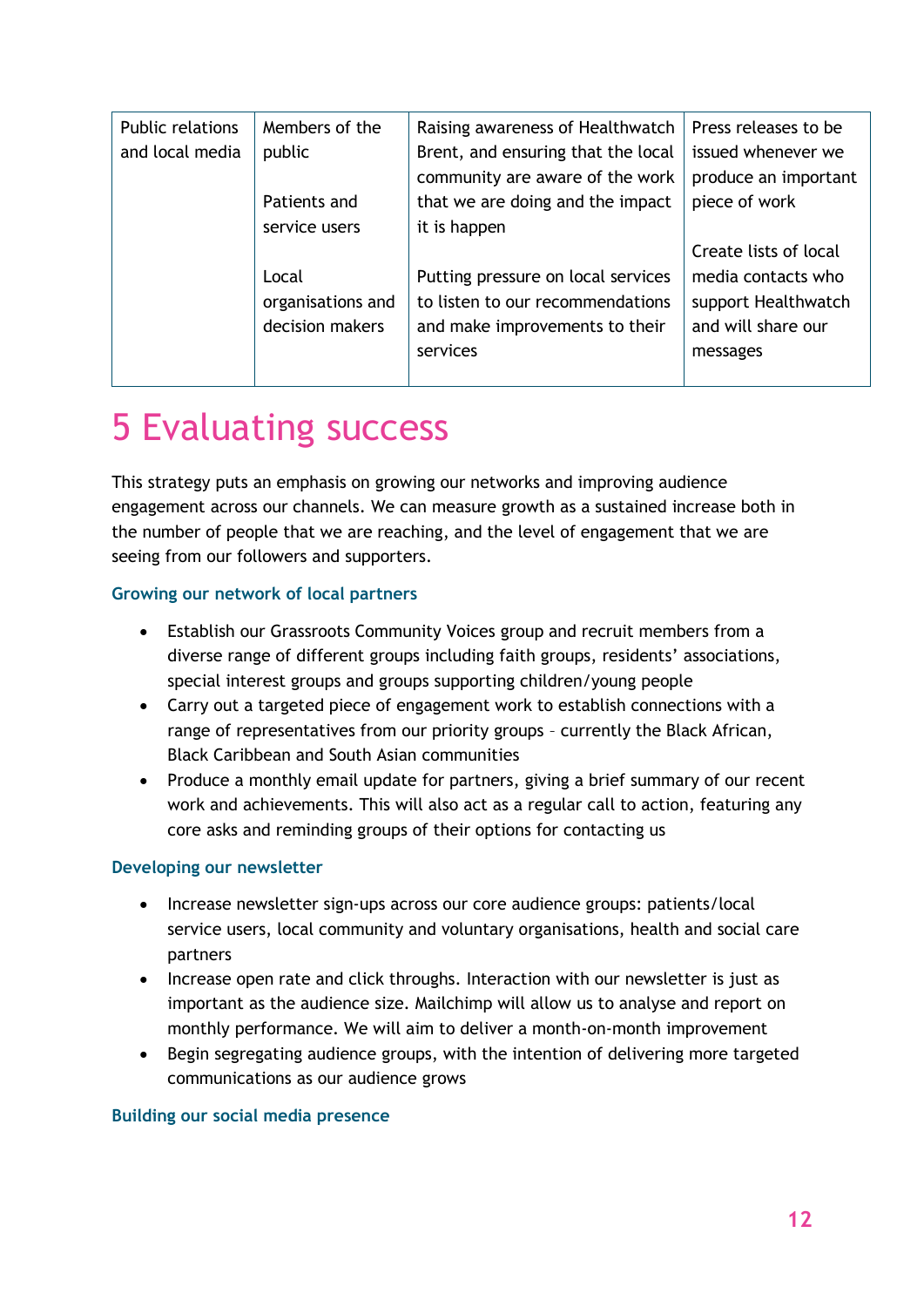- Produce a detailed social media strategy, outlining how we can use different channels, campaigns and content to maximise the benefits of our social media presence
- Post regularly (3-5 times per week minimum) across all owned channels
- Identify community groups to join and interact with
- Increase follower numbers and engagement rates across all channels
- Phase in new social media channels, beginning with Nextdoor and following with Instagram and LinkedIn

### **Gathering views from the local community**

- Run a campaign to promote our general health and wellbeing survey across all channels, and increase uptake of survey across all key groups
- Increase promotion of focus groups and meetings

### **Producing regular reports**

• Produce a monthly communications summary reviewing activity against the objectives above, for internal use

### 6 Equality, Diversity, and Inclusion statement

Healthwatch Brent is committed to ensuring all decisions made are free from any form of discrimination on the grounds of age, disability, gender, gender reassignment, marriage and civil partnership, pregnancy and maternity, race, religion or belief, sex and sexual orientation, in accordance with the Equality Act 2010.

Healthwatch Brent will monitor this policy to identify whether it is having an adverse impact on any group of individuals and act accordingly.

## Appendixes

### Appendix 1

#### Who are our Stakeholders?

Healthwatch Brent has a very large number of potential stakeholders, and the exact list at any given time will vary as there are changes to Health and Social Care structures, the way services develop and operate, and the focus of Healthwatch activities.

They are likely to include the following broad categories:

#### **Public**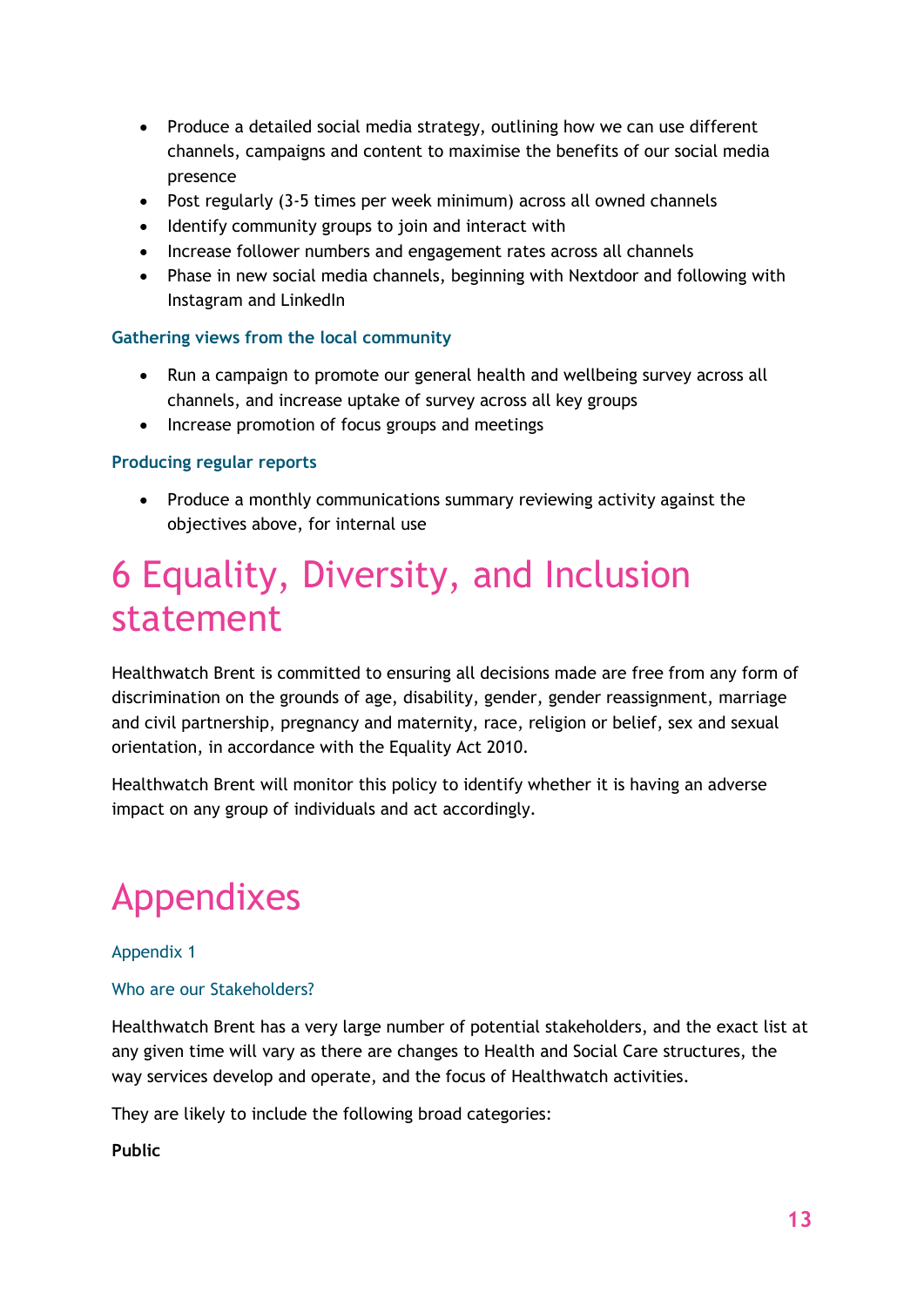- People who live, work, visit, are cared for in Brent
- Voluntary and Community Sector
- Neighbourhood Groups
- Residents Associations
- Faith Groups
- Citizens Advice Bureau
- Other individuals
- Other groups

### **Patients**

- Patient Participation Groups
- Patient Forums
- Brent NWL ICS Lay Members
- Northwick Park Hospital Patient Groups
- Disease and condition specific groups
- Other individuals
- Other groups

### **Health**

- Brent Health and Wellbeing Board
- North West London ICS
- Northwick Park Hospital
- London North West Healthcare Trust
- London Ambulance Service
- Neighbouring Healthwatch
- Public Health Bodies
- GP Practices
- Allied Health Professionals, such as Therapy, Dietetic, Optical, Pharmacy
- Dental Practitioners
- Nursing and Midwifery Services
- Residential and Nursing Homes,
- Private Providers
- Other individuals
- Other groups

### **Social Care**

- Adult
- Older
- Physical
- Sensory
- Autistic Spectrum Disorder
- Fostering and Adoption
- Child Care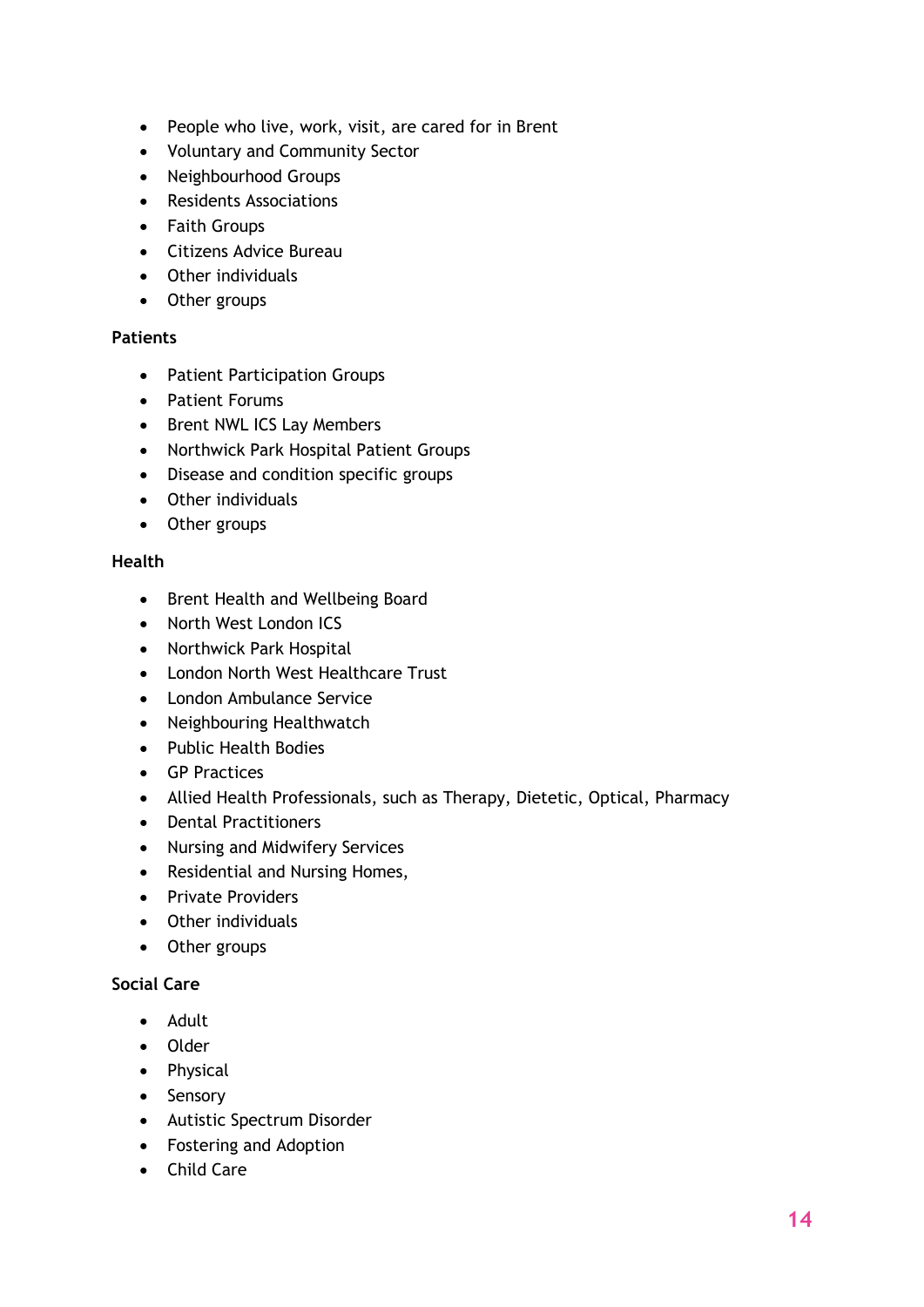- Partnership Boards, such as Safeguarding
- Carers Groups
- Neighbouring Social Care Providers
- Other individuals
- Other groups

### **Education**

- Early Years
- Schools and Colleges
- Parent / Teacher associations
- Adult Education,
- Other individuals
- Other groups

### **Other**

- MPs and Councillors
- Libraries
- Housing Associations
- Emergency Services Fire, Police,
- Youth Partnerships
- Sports and Leisure Providers
- Employment Agencies
- Probation Service
- Advocacy / Complaints Services j) Other individuals
- Other groups

### **National**

- NHS Commissioning Board
- Healthwatch England
- Care Quality Commission
- Dept of Health
- NICE
- King's Fund
- Royal Colleges, of Medicine, Nursing, etc
- Academic Institutes
- Professional Journals
- Data Protection and Equality Provision Organisations
- Other individuals
- Other groups

### **Media**

• Local, Regional, National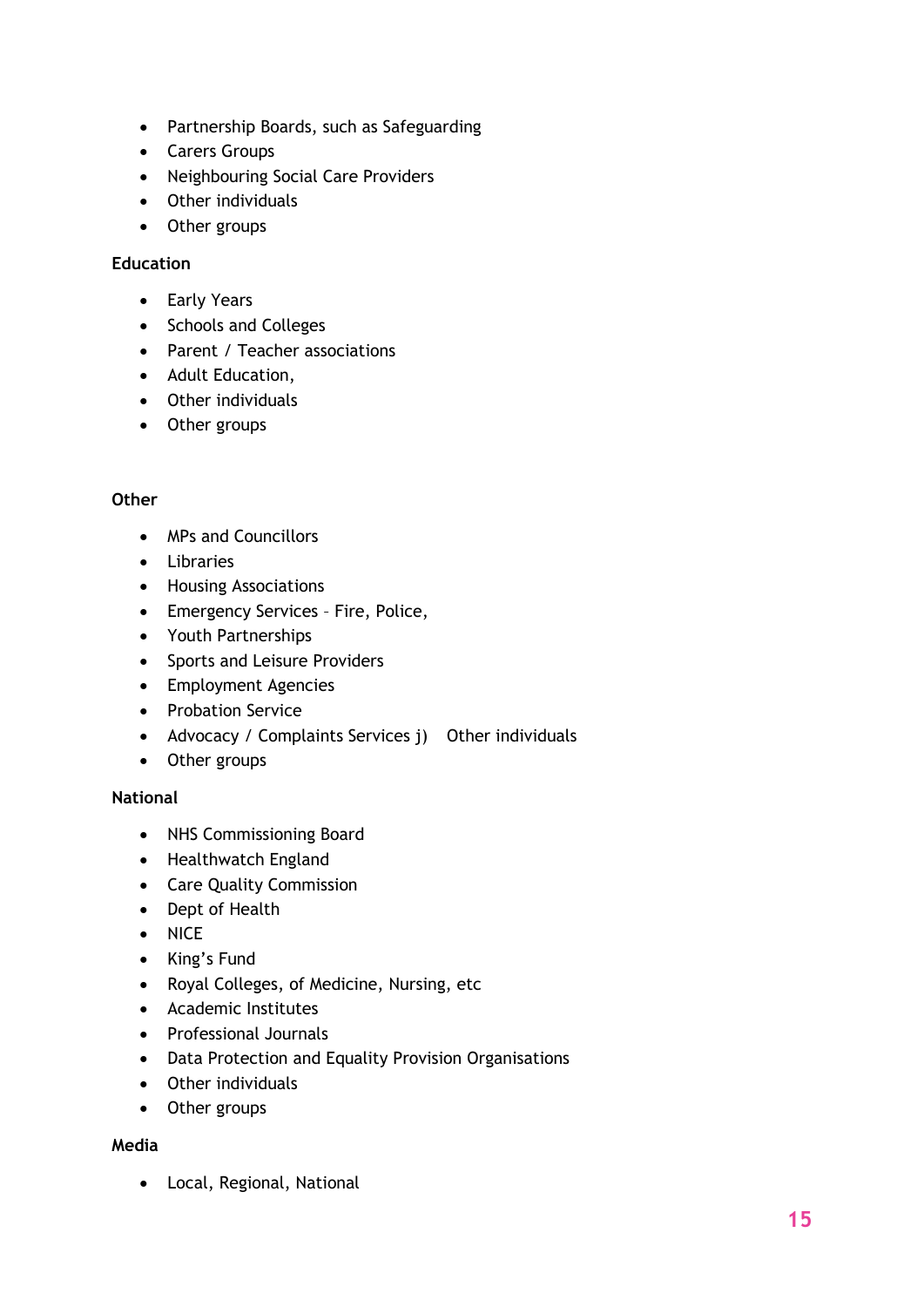- Newspapers
- Radio
- Television
- Electronic, Intranet, Web, etc

### Appendix 2

### Public engagement techniques

While our communications strategy focuses on the specific engagement tactics that we intend to use to achieve our short-term goals, it's important to be aware of the full range of techniques available to us. These are many and varied, and could include:

- Discussion groups: these are usually facilitated and may be face-to-face or organised electronically. They can be set up for a specific purpose, or used to target existing patient and carer groups, interest groups and support groups.
- Focus groups: focus groups are guided discussions with a small group of people. They are usually one-off sessions, although several may be run simultaneously in different locations.
- Citizens' panel: a citizens' panel is a large, demographically representative group of citizens regularly surveyed to assess public preferences and opinions.
- Health panels: health panels have primarily been used to explore people`s views on "live" policy issues, and the allocation of health service resources. Participants are usually recruited using a quota sampling technique to reflect the socioeconomic make-up of the area. Membership is refreshed on a regular basis.
- User groups: user groups are groups of service users that meet regularly to discuss the quality of a service, and other related topics. They help to identify the concerns and priorities of other service users and can lead to the early identification of problems, or ideas for improvements
- Patient Participation Groups: each Patient Participation Group (PPG) is linked to a specific GP practice. Ideally PPGs are run by patients, and supported by doctors, the Practice Manager, and other staff from the practice. The way they operate varies. Some have committees elected by patients, while others may be organised and run by the practice. Some practices may also have a "virtual" group, and some may only have a "virtual" group. PPGs provide opportunities for sharing of information – news, views and ideas, between the practice and the patients. Health education events may also be held

### **Public meetings**

These are meetings for which there has been an open invitation. There may be a set agenda, or discussion may focus on issues raised at the meeting. Public meetings have